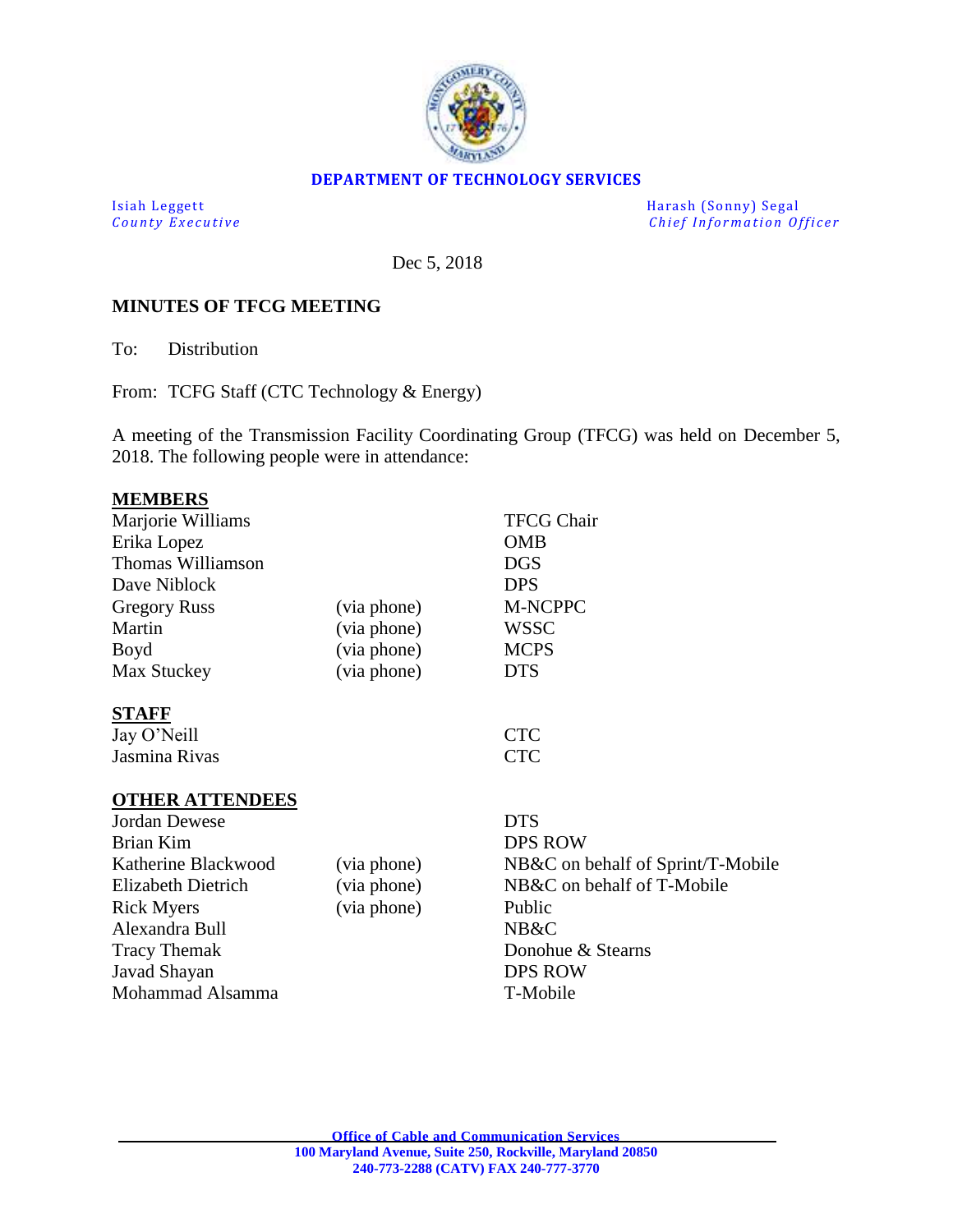Minutes of TFCG Meeting Held December 05, 2018 Page 2 of 10

### **Action Item: Meeting Minutes**

**Motion:** Martin Rookard moved that the November minutes be approved as written. Gregory Russ seconded the motion and it was unanimously approved.

### **Action Item: Consent Agenda:**

### **Consent Agenda**

*1. Application Number:* 2018090465 *Type:* Minor Modification *Received (date):* 9/19/2018 *Revised:* 11/14/2018

*Applicant:* AT&T Wireless *Site Name/Location:* Gymkhana Club */* 14100 River Rd, Potomac *Zoning Standard:* RE-2 *Property Owner:* River Road Development Inc *Description:* Add a diesel generator in an existing equipment compound. *Tower Coordinator Recommendation:* Recommended

*2. Application Number:* 2018100539 *Type:* Minor Modification *Received (date):*

10/18/2018 *Revised:* 11/13/2018

*Applicant:* AT&T Wireless *Site Name/Location:* Summit Hills Apartments */* 8484 16th St, Silver Spring *Zoning Standard:* CR-2.5 *Property Owner:* Summit Hills LLC. **Description:** Remove three RRHs. Add six RRHs at 110/111/116' on an existing 90' building. *Tower Coordinator Recommendation:* Recommended

*3. Application Number:* 2018100540 *Type:* Minor Modification *Received (date):* 10/19/2018 *Revised:* 11/14/2018

*Applicant:* Sprint/Nextel *Site Name/Location:* Oakmont Monopole */* 16801 Oakmont Ave, Gaithersburg *Zoning Standard:* IM-2.5 *Property Owner:* 16801 Oakmont Avenue LLC *Description:* Remove and replace three antennas at 187/189' on an existing 191' monopole. *Tower Coordinator Recommendation:* Recommended

*4. Application Number:* 2018100565 *Type:* Minor Modification *Received (date):*

10/30/2018 *Revised:* 11/13/2018

*Applicant:* T-Mobile *Site Name/Location:* Summit Hills Apartments */* 8484 16th Street, Silver Spring *Zoning Standard:* CR-2.5 *Property Owner:* Summit Hills LLC. *Description:* Remove and replace nine antennas at 107' on an existing 98' building. *Tower Coordinator Recommendation:* Recommended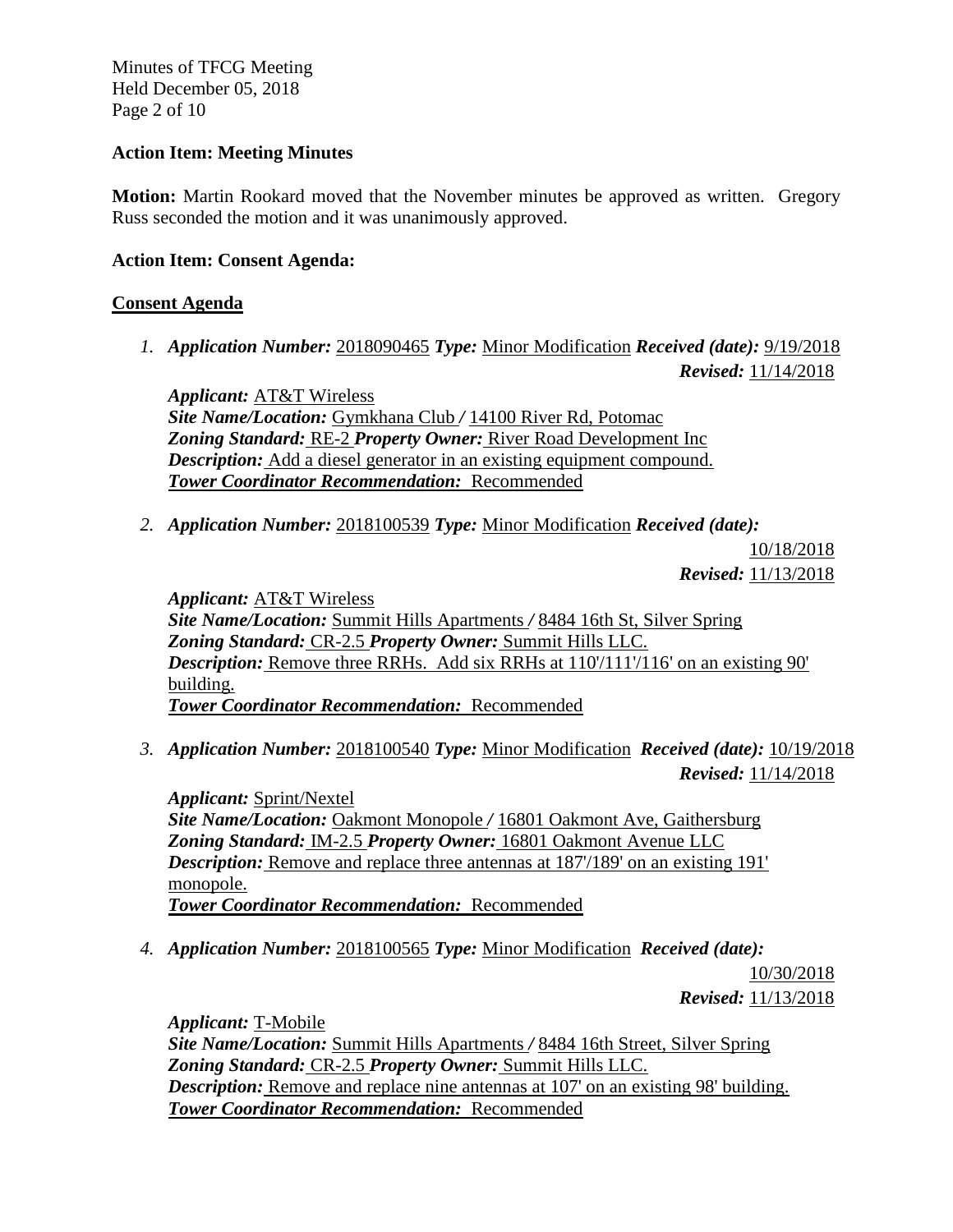Minutes of TFCG Meeting Held December 05, 2018 Page 3 of 10

> *5. Application Number:* 2018090472 *Type:* Minor Modification *Received (date):* 9/12/2018 *Revised:* 10/23/2018 *Revised:* 11/19/2018

*Applicant:* T-Mobile *Site Name/Location:* Lakewood at Georgia */* 11510 Georgia Ave, Silver Spring *Zoning Standard:* CR-3.0 *Property Owner:* Lakewood at Georgia Ave, LLC *Description:* Remove eight antennas and one RRH. Add nine antennas and fifteen RRHs at 47'/60' on an existing 40' building. *Tower Coordinator Recommendation:* Recommended

*6. Application Number:* 2018090494 *Type:* Minor Modification *Received (date):* 9/28/2018 *Revised:* 11/20/2018

*Applicant:* Verizon Wireless *Site Name/Location:* National 4-H Council Bldg */* 7100 Connecticut Ave, Chevy Chase *Zoning Standard:* R-60 *Property Owner:* National 4-H Council *Description:* Remove and replace three antennas and six RRHs at 54' on an existing 43' building. *Tower Coordinator Recommendation:* Recommended

*7. Application Number:* 2018100535 *Type:* Minor Modification *Received (date):* 

10/17/2018 *Revised:* 11/6/2018 *Revised:* 11/19/2018

*Applicant:* Sprint/Nextel

*Site Name/Location:* Sudbury House Condo */* 2100 Washington Ave, Silver Spring *Zoning Standard:* R-10 *Property Owner:* Sudbury House Condominiums *Description:* Remove three antennas and three RRHs. Add six antennas and nine RRHs at 109' on an existing 92' building. *Tower Coordinator Recommendation:* Recommended

*8. Application Number:* 2018090492 *Type:* Minor Modification *Received (date):* 11/8/2018 *Revised:* 11/26/2018

*Applicant:* T-Mobile *Site Name/Location:* Public Storage Briggs Chaney */* 3351 Briggs Chaney Rd, Silver Spring *Zoning Standard:* EOF-0.75 *Property Owner:* Shurgard Maryland Properites Inc *Description:* Remove six antennas. Add six antennas and six RRHs at 140' on an existing 140' monopole. *Tower Coordinator Recommendation:* Recommended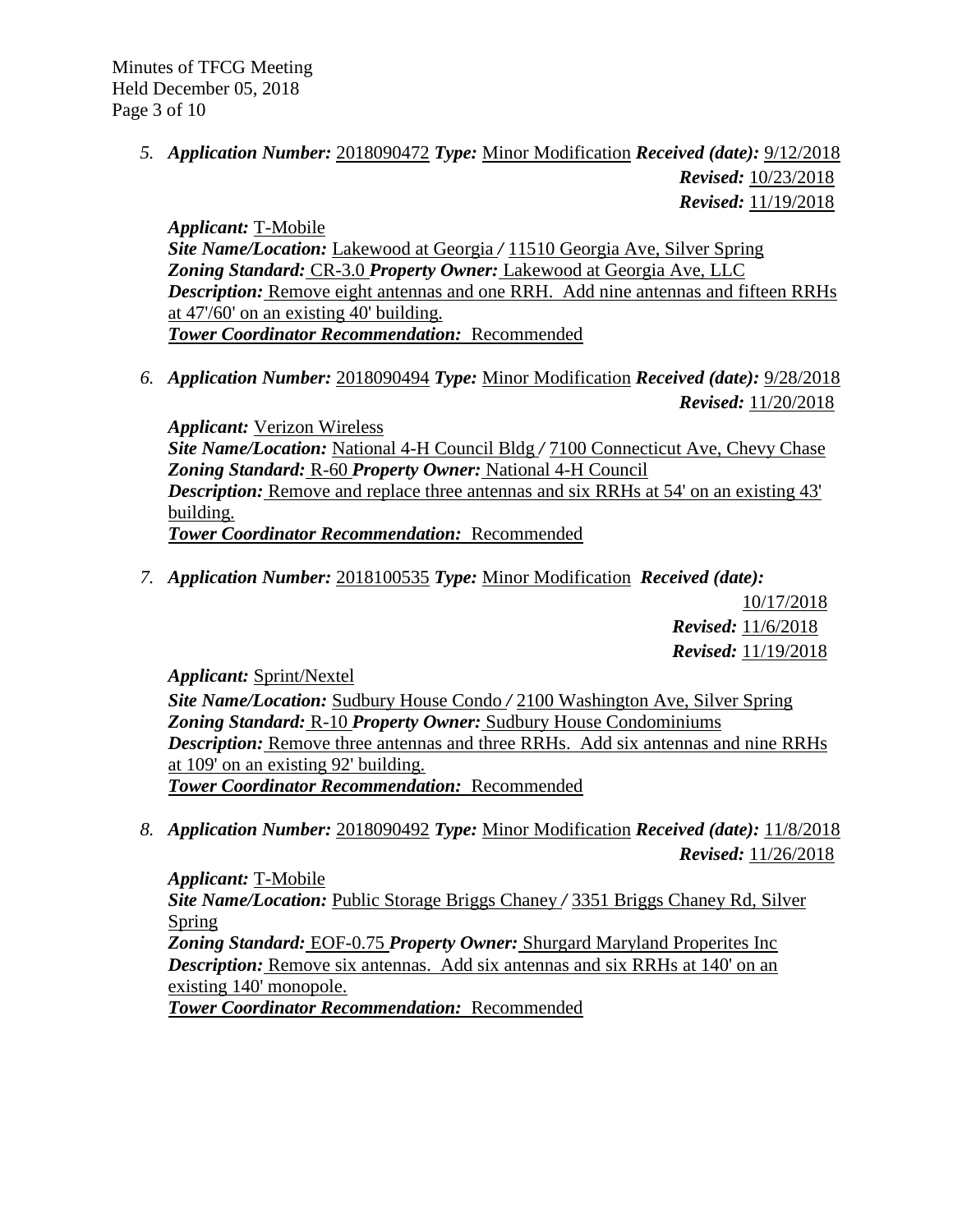*9. Application Number:* 2018110587 *Type:* Minor Modification *Received (date):*11/9/2018 *Revised:* 11/26/2018

*Applicant:* Sprint/Nextel *Site Name/Location:* WSSC Great Seneca */* 12600 Great Seneca Hwy, Germantown *Zoning Standard:* R-200 *Property Owner:* WSSC *Description:* Remove six antennas. Add six antennas and three RRHs at 150' on an existing 228' tower. **Tower Coordinator Recommendation:** Conditioned on the applicant providing written approval from WSSC at the time of permitting.

*10. Application Number:* 2018100498 *Type:* Minor Modification *Received (date):* 10/8/2018 *Revised:* 10/24/2018

*Applicant:* Sprint/Nextel *Site Name/Location:* Pepco 148-S */* 0 Gold Mine Rd, Brinklow *Zoning Standard:* R-C *Property Owner:* Pepco *Description:* Remove six antennas. Add six antennas, one microwave dish, and nine RRHs at 140' on an existing 142' transmission tower. *Tower Coordinator Recommendation:* Recommended

*11. Application Number:* 2018080456 *Type:* Minor Modification *Received (date):* 8/21/2018 *Revised:* 10/31/2018

*Applicant:* Sprint/Nextel *Site Name/Location:* Airpark Industrial Center */* 7707 Airpark Rd, Gaithersburg *Zoning Standard:* IL-1.0 *Property Owner:* Crown Atlantic Company LLC *Description:* Remove three antennas. Add six antennas and three RRHs at 122' on an existing 120' monopole. *Tower Coordinator Recommendation:* Recommended

*12. Application Number:* 2018090477 *Type:* Minor Modification *Received (date):* 9/14/2018 *Revised:* 11/1/2018

*Applicant:* Sprint/Nextel *Site Name/Location:* Summit Hills Apartments */* 8484 16th St, Silver Spring *Zoning Standard:* CR-2.5 *Property Owner:* Summit Hills LLC. *Description:* Remove three antennas and three RRHs. Add three antennas at 106/114' on an existing 98' building. *Tower Coordinator Recommendation:* Recommended

*13. Application Number:* 2018090480 *Type:* Minor Modification *Received (date):* 9/14/2018 *Revised:* 11/1/2018

*Applicant:* Sprint/Nextel *Site Name/Location:* Pavilion Apts */* 5901 Montrose Rd, Rockville *Zoning Standard:* CR-4.0 *Property Owner:* Monterey North Bethesda Investors, LLC. *Description:* Remove three antennas and three RRHs. Add three antennas at 141/155' on an existing 132' building. *Tower Coordinator Recommendation:* Recommended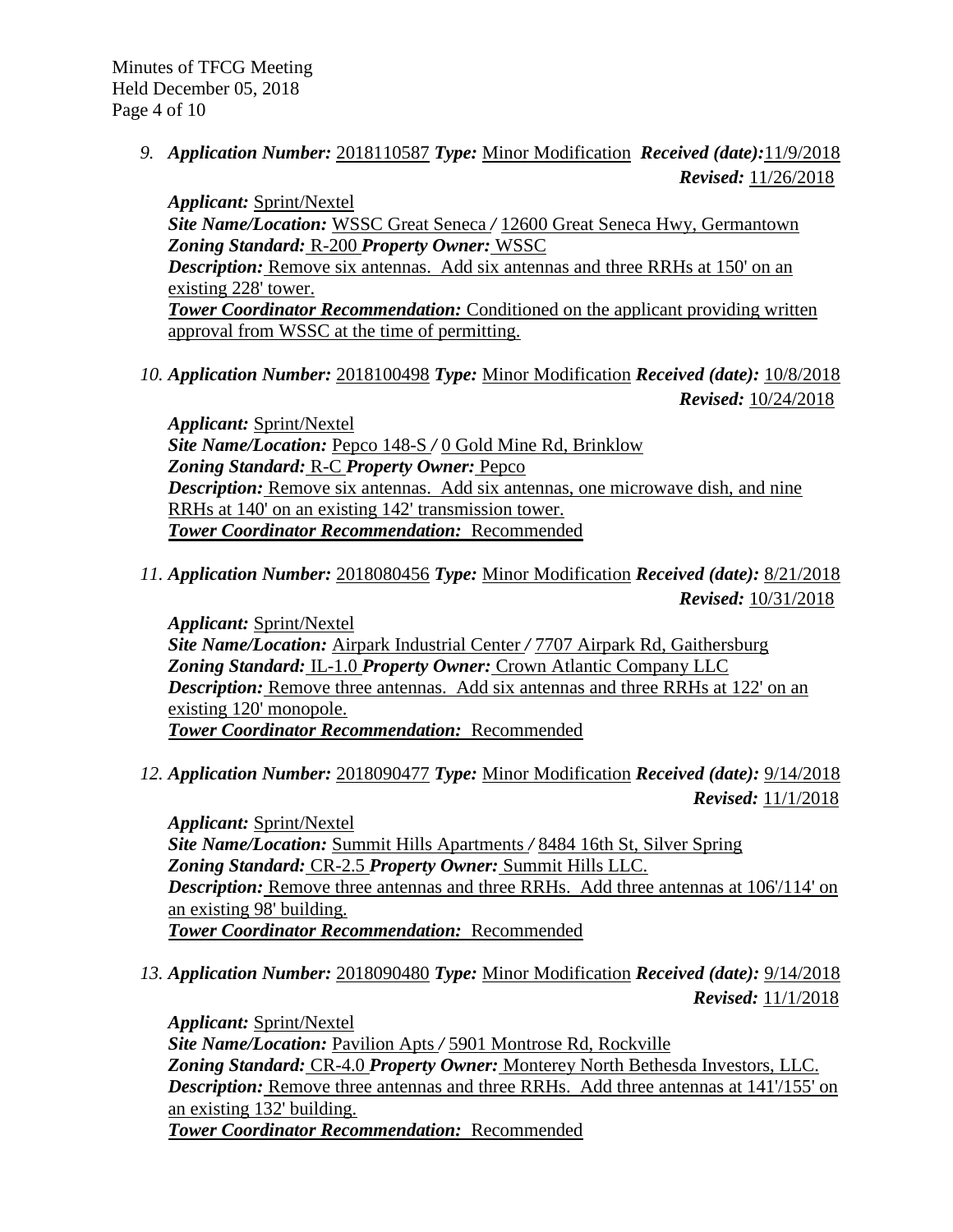*14. Application Number:* 2018100518 *Type:* Minor Modification *Received (date):* 10/9/2018 *Revised:* 10/30/2018

*Applicant:* Sprint/Nextel *Site Name/Location:* Pepco 163-S */* 1000 Ashton Rd, Ashton *Zoning Standard:* R-C *Property Owner:* Pepco *Description:* Remove six antennas. Add six antennas and fifteen RRHs at 142' on an existing 132' transmission tower. *Tower Coordinator Recommendation:* Recommended

*15. Application Number:* 2018100525 *Type:* Minor Modification *Received (date):*

10/12/2018 *Revised:* 10/25/2018 *Revised:* 11/1/2018

*Applicant:* T-Mobile *Site Name/Location:* Oakmont Monopole */* 16801 Oakmont Ave, Gaithersburg *Zoning Standard:* IM-2.5 *Property Owner:* 16801 Oakmont Avenue LLC *Description:* Remove three antennas. Add three antennas and six RRHs at 192' on an existing 190' monopole. *Tower Coordinator Recommendation:* Recommended

*16. Application Number:* 2018100534 *Type:* Minor Modification *Received (date):*

10/18/2018 *Revised:* 10/31/2018

*Applicant:* Sprint/Nextel *Site Name/Location:* Montg College Germantown */* 20200 West Observation Dr, Germantown *Zoning Standard:* I-3 *Property Owner:* Board of Community College Trustees *Description:* Remove three antennas. Add six antennas and three RRHs at 203' on an existing 300' tower. *Tower Coordinator Recommendation:* Recommended

*17. Application Number:* 2018080447 *Type:* Minor Modification *Received (date):* 8/15/2018 *Revised:* 10/4/2018 *Revised:* 11/2/2018

*Applicant:* T-Mobile *Site Name/Location:* Extra Space Storage */* 19500 Frederick Rd, Germantown *Zoning Standard:* GR-1.5 *Property Owner:* Prisaii II LLC *Description:* Remove and replace three antennas and three RRHs at 80' on an existing 121' monopole. *Tower Coordinator Recommendation:* Recommended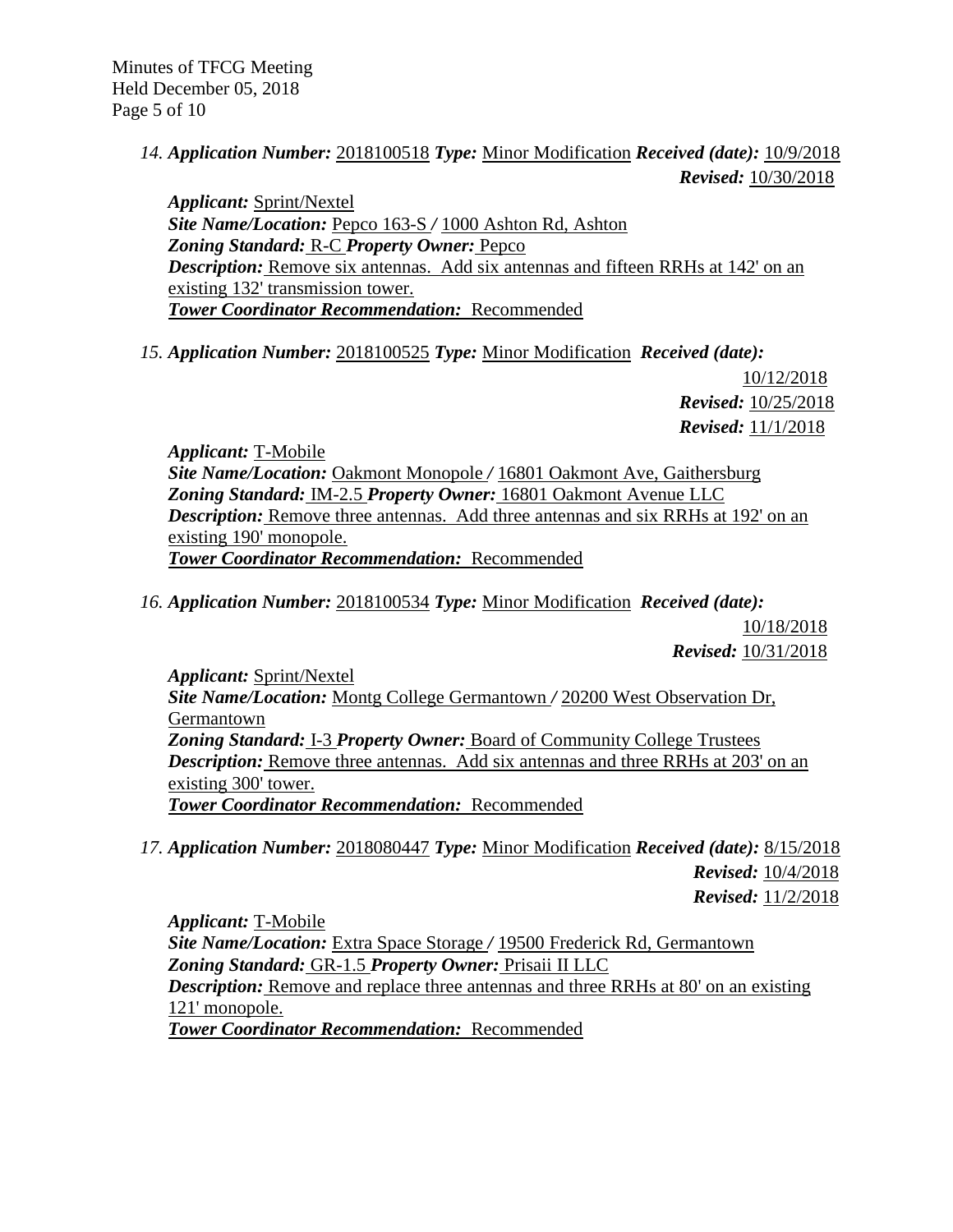## *18. Application Number:* 2018080449 *Type:* Minor Modification *Received (date):* 8/15/2018 *Revised:* 10/4/2018 *Revised:* 11/2/2018

*Applicant:* T-Mobile *Site Name/Location:* Pavilion Apts */* 5901 Montrose Rd, Rockville *Zoning Standard:* CR-4.0 *Property Owner:* Bernmill Associates *Description:* Remove and replace three antennas and three RRHs at 159'/175' on an existing 153' building. *Tower Coordinator Recommendation:* Recommended

*19. Application Number:* 2018100541 *Type:* Minor Modification *Received (date):*

10/19/2018 *Revised:* 11/6/2018

*Applicant:* T-Mobile *Site Name/Location:* WSSC Great Seneca */* 12600 Great Seneca Hwy, Germantown *Zoning Standard:* R-200 *Property Owner:* WSSC *Description:* Remove and replace six antennas at 140' on an existing 228' tower. **Tower Coordinator Recommendation:** Conditioned on the applicant providing written approval from WSSC at the time of permitting.

*20. Application Number:* 2018100563 *Type:* Minor Modification *Received (date):*

10/29/2018

*Applicant:* T-Mobile

*Site Name/Location:* Watkins Mill High School */* 10301 Apple Ridge Rd, Gaithersburg *Zoning Standard:* R-200 *Property Owner:* MCPS

*Description:* Remove and replace three antennas at 118' on an existing 120' monopole. *Tower Coordinator Recommendation:* Conditioned on the applicant providing written approval from the Superintendent of Montgomery County Public Schools of the attachment at the time of permitting.

# *21. Application Number:* 2018100500 *Type:* Minor Modification *Received (date):* 10/2/2018 *Revised:* 11/6/2018

*Applicant:* Sprint/Nextel *Site Name/Location:* Park Montgomery Apts */* 8860 Piney Branch Rd, Silver Spring *Zoning Standard:* R-H *Property Owner:* Park Montgomery Limited Prtnrshp *Description:* Remove and replace six antennas and three RRHs at 138' on an existing 130' building. *Tower Coordinator Recommendation:* Recommended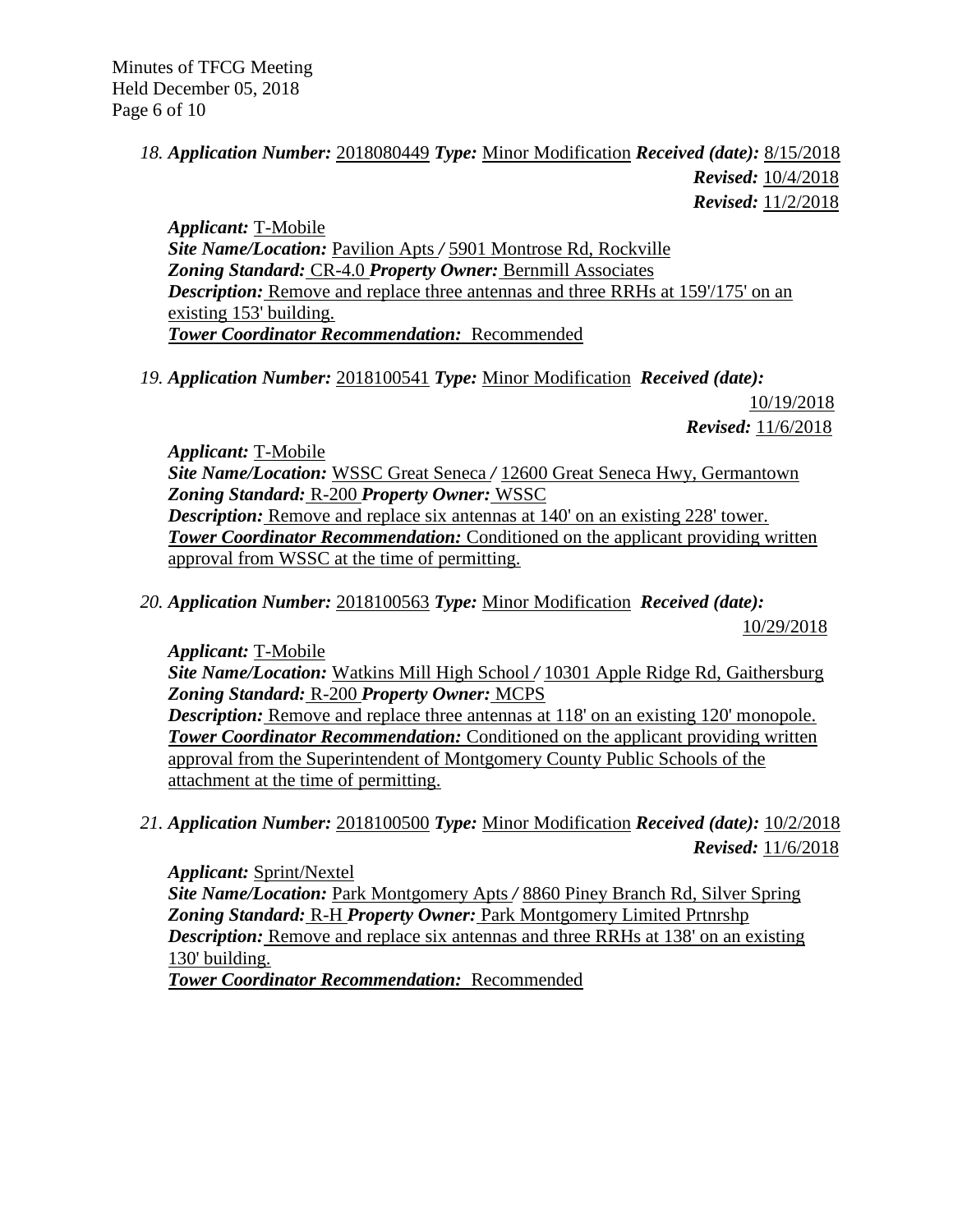*22. Application Number:* 2018100514 *Type:* Minor Modification *Received (date):* 10/8/2018 *Revised:* 11/6/2018

*Applicant:* Sprint/Nextel *Site Name/Location:* Parklawn */* 11820 Parklawn Dr, Rockville *Zoning Standard:* EOF-0.75 *Property Owner:* PS Business Parks L P *Description:* Remove six antennas and three RRHs. Add six antennas and nine RRHs at 74'/78' on an existing 63' building. *Tower Coordinator Recommendation:* Recommended

*23. Application Number:* 2018100519 *Type:* Minor Modification *Received (date):*

10/10/2018 *Revised:* 11/6/2018

*Applicant:* Sprint/Nextel *Site Name/Location:* MDOT-Kensington */* I-495 & Conn Ave, Kensington *Zoning Standard:* R-90 *Property Owner:* MDOT / State Hwy Admin. *Description:* Remove six antennas. Add six antennas and nine RRHs at 152' on an existing 160' monopole. *Tower Coordinator Recommendation:* Recommended

*24. Application Number:* 2018100529 *Type:* Minor Modification *Received (date):*

10/16/2018 *Revised:* 11/6/2018

*Applicant:* Sprint/Nextel *Site Name/Location:* Columbia Towers */* 12001 Old Columbia Pike, Silver Spring *Zoning Standard:* R-10 *Property Owner:* Legum & Norman *Description:* Remove nine antennas. Add six antennas and nine RRHs at 93'/108' on an existing 95' building. *Tower Coordinator Recommendation:* Recommended

*25. Application Number:* 2018100531 *Type:* Minor Modification *Received (date):*

10/16/2018 *Revised:* 11/6/2018

*Applicant:* Sprint/Nextel *Site Name/Location:* Crossroads Building */* 7676 New Hampshire Ave, Takoma Park *Zoning Standard:* CRT-2.5 *Property Owner:* 7676 New Hampshire L.P. *Description:* Remove three antennas and three RRHs. Add six antennas and nine RRHs at 53' on an existing 49' building. *Tower Coordinator Recommendation:* Recommended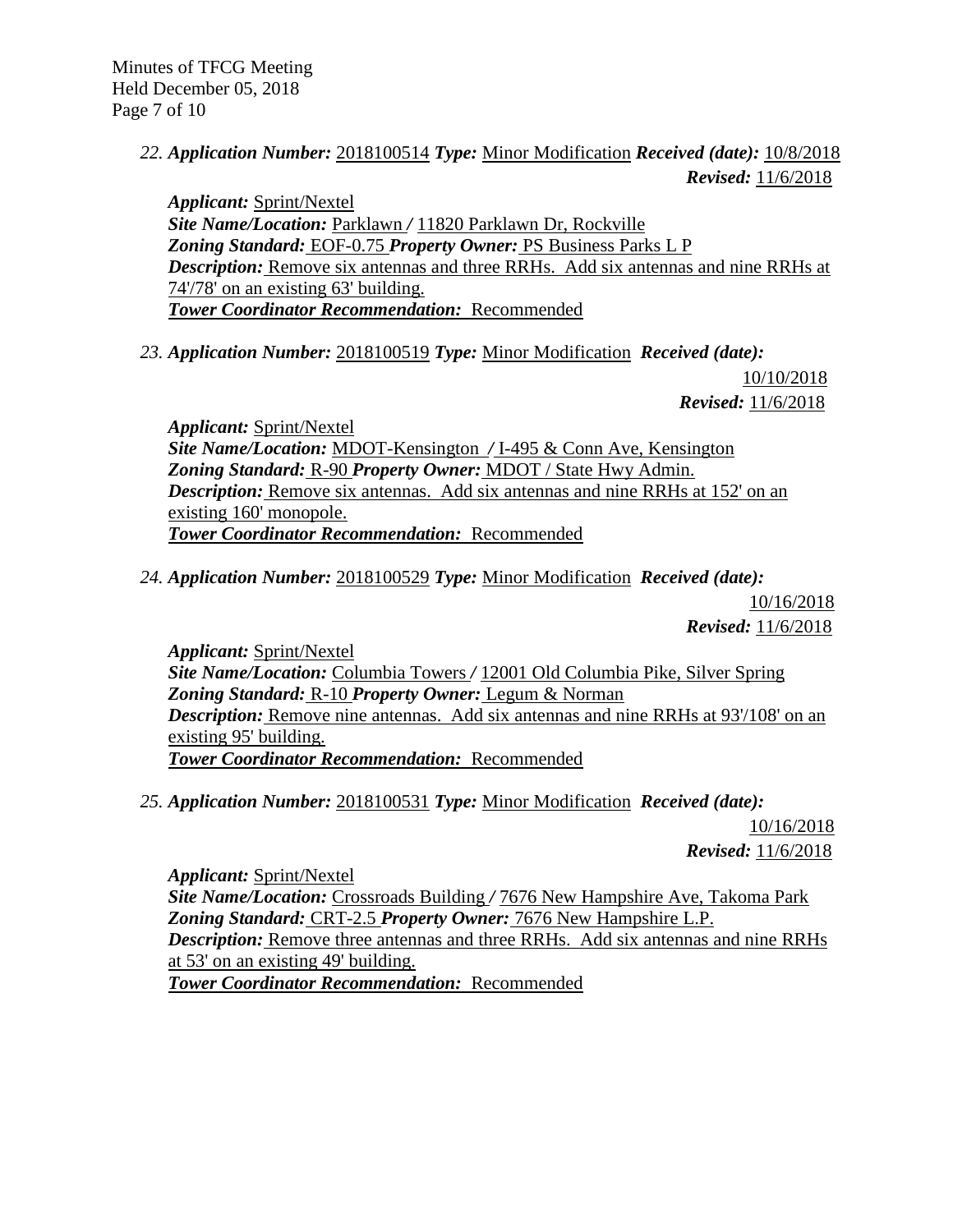## *26. Application Number:* 2018100533 *Type:* Minor Modification *Received (date):*

10/17/2018 *Revised:* 11/6/2018

*Applicant:* Sprint/Nextel *Site Name/Location:* Ramada Silver Spring */* 7990 Georgia Ave, Silver Spring *Zoning Standard:* CR-3.0 *Property Owner:* ELSS LLC *Description:* Remove three antennas. Add six antennas and three RRHs at 73'/74' on an existing 62' building. *Tower Coordinator Recommendation:* Recommended

*27. Application Number:* 2018100550 *Type:* Minor Modification *Received (date):* 

10/25/2018 *Revised:* 11/6/2018

*Applicant:* Verizon Wireless *Site Name/Location:* Woodmont Triangle Garage */* 7730 Woodmont Ave, Bethesda *Zoning Standard:* CR 5.0 *Property Owner:* Montgomery County *Description:* Remove and replace six antennas and three RRHs at 55'/56' on an existing 64' building. *Tower Coordinator Recommendation:* Recommended

**Motion**: Dave Niblock moved that items #1 through #27 on the Consent Agenda be recommended. Martin Rookard seconded the motion and it was unanimously approved.

## **Regular Agenda**

*28. Application Number:* 2018090489 *Type:* Colocation *Received (date):* 10/11/2018 *Revised:* 11/1/2018

*Applicant:* Sprint/Nextel *Site Name/Location:* 7001 Arlington */* 7001 Arlington Rd, Bethesda *Zoning Standard:* CRT-1.75 *Property Owner:* AERC 7001 Arlington Road LLC **Description:** Attach six antennas and nine remote radio heads (RRH) at 83' on a 59' building. Install equipment cabinets on the rooftop. *Tower Coordinator Recommendation:* Recommended

Jay O'Neill summarized the application.

**Motion**: Thomas Williamson moved that the application be recommended. Boyd Lawrence seconded the motion and it was unanimously approved.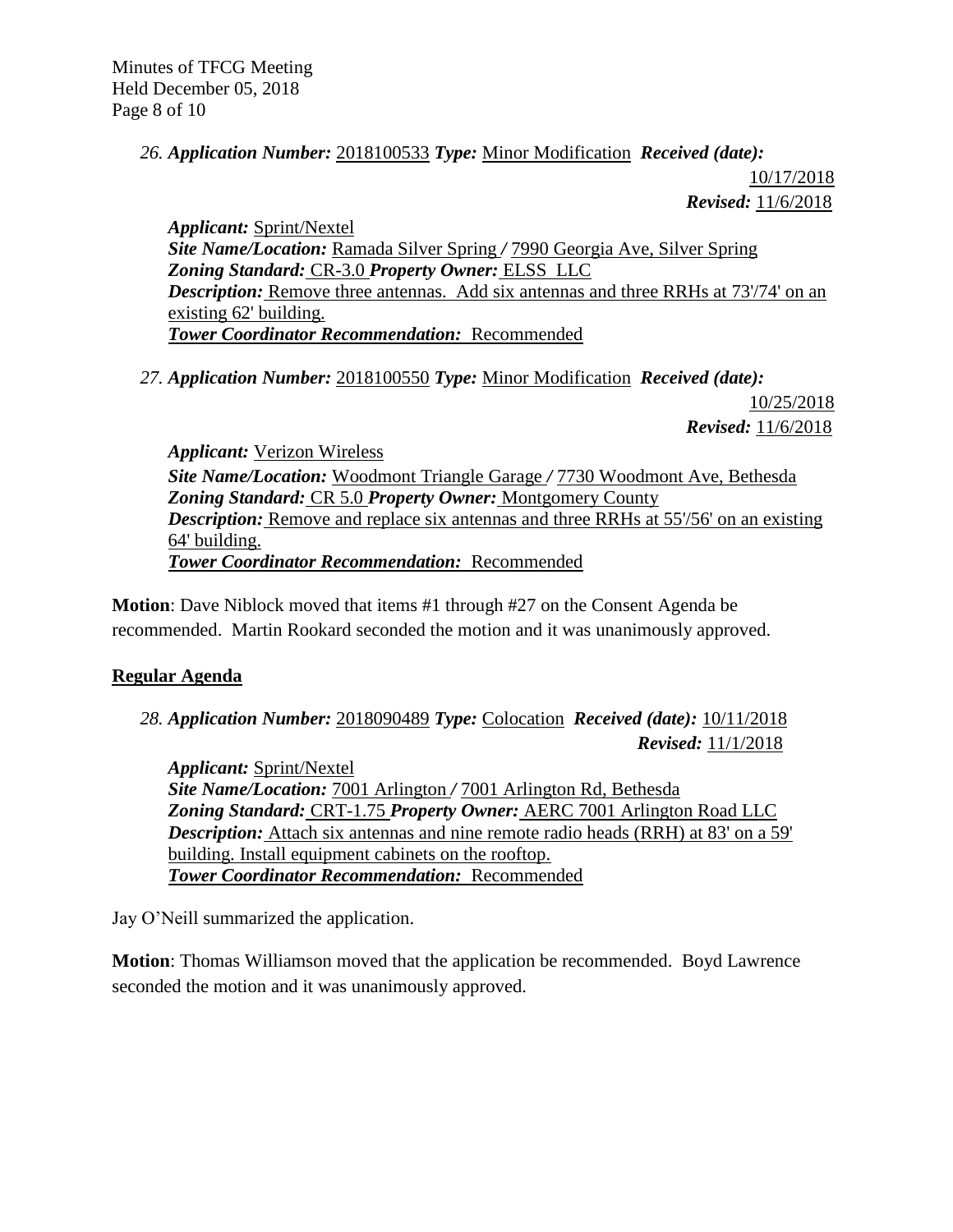Minutes of TFCG Meeting Held December 05, 2018 Page 9 of 10

> *29. Application Number:* 2018110581 *Type:* Colocation *Received (date):* 11/8/2018 *Revised:* 11/26/2018

*Applicant:* T-Mobile *Site Name/Location:* Seneca Meadows Corporate Center*/*20501 Seneca Meadows Parkway, Germantown *Zoning Standard:* CR-2.0 *Property Owner:* SENECA MEADOWS CORP CENTER IV LLC **Description:** Attach six antennas and three remote radio heads (RRH) at 53' on a 47' building. Install equipment cabinets and generator on the rooftop. *Tower Coordinator Recommendation:* Recommended

Jay O'Neill summarized the application.

**Motion**: Gregory Russ moved that the application be recommended. Dave Niblock seconded the motion and it was unanimously approved.

*30. Application Number:* 2018100524 *Type:* New *Received (date):* 10/16/2018

 *Revised:* 11/02/2018  *Revised:* 11/6/2018  *Revised:* 11/26/2018

*Applicant:* T-Mobile/American Tower

*Site Name/Location:* Warfield Property*/*25723 Woodfield Rd, Damascus *Zoning Standard:* RNC *Property Owner:* James H. Warfield *Description:* Construct a 150'-high monopole and attach six panel antennas at the 147' level. Equipment will be placed in a new 75' x 75' compound. *Tower Coordinator Recommendation:* Recommended with conditions – complete the conditional use process with any overall structure height exceeding 135' subject to Hearing Examiner approval.

Marjorie Williams noted that this application was recommended by the TFCG twice previously at 150'; that the Applicant had not constructed the monopole before thoe recommendations expired; and that the application was being reviewed for a third time becsause zoning changes that took effect June 4, 2018, now restrict the height of any new installations in this zone to 135' unless a Hearing Examiner grants an increase based on specfic justifications. Jay O'Neill summarized the application and the Coordinator's findings. Alexandra Bull with NB&C on behalf of T-Mobile indicated that T-Mobile cannot go lower than a RAD Center of 147'. Tracy Themak of Donohue & Stearns added that a 135' height would be less desirable for colocation, that this area lacks coverage, and that she had a copy of the historical approval from the Maryland Historical Trust and the M-NCPPC's Historic Preservation Section (meeting a condition of the recommentation). Mohammad Alsamma, T-Mobile's RF Engineer, noted that the extra height T-Mobile is requesting would give it the flexibility to adjust the signal with antenna downtilt. Marjorie Williams explained that although the Committee understood the stated need for a taller monopole for coverage in the area and to provide a colocation opportunity, the Committee could not recommend an overall structure height higher than 135'